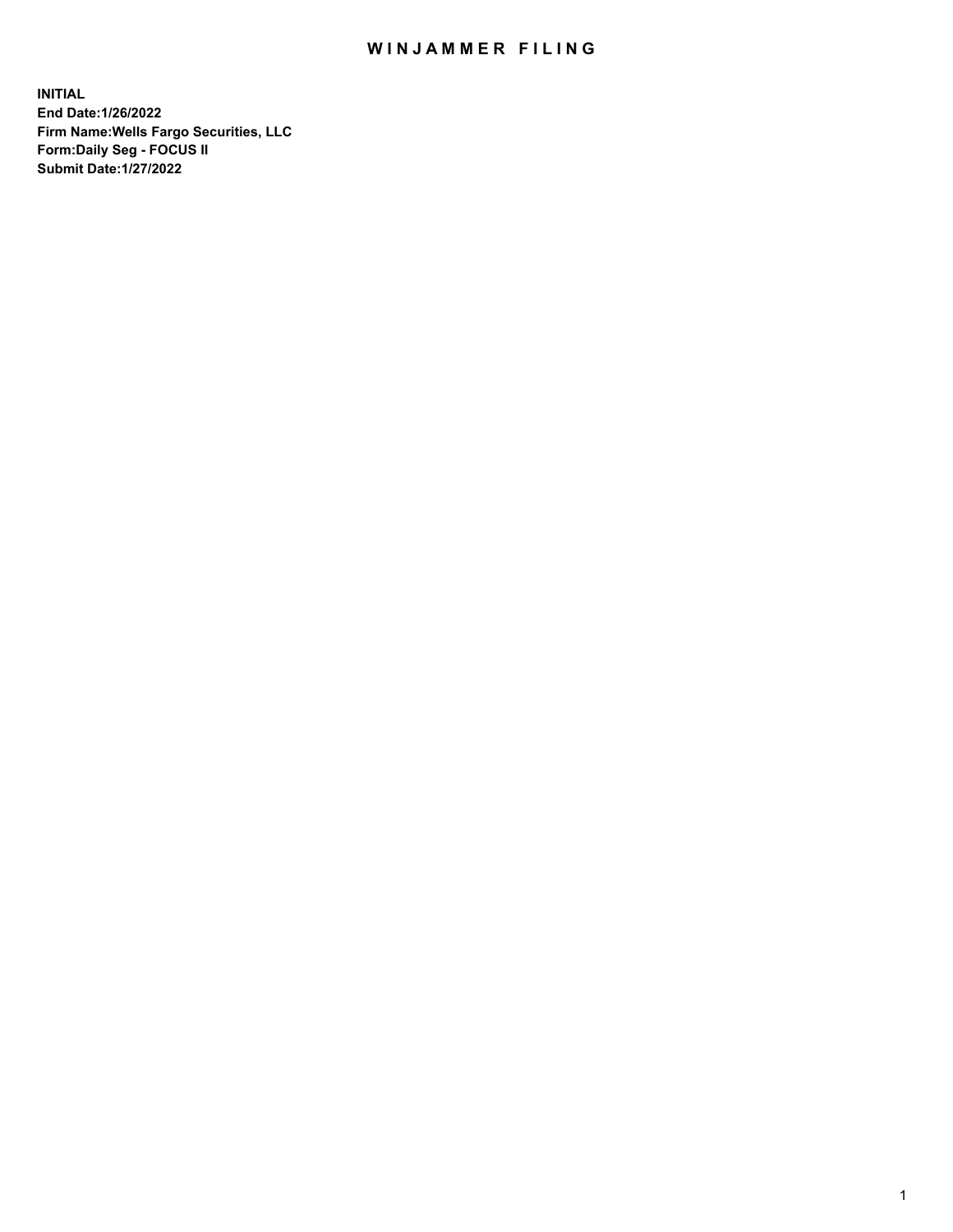**INITIAL End Date:1/26/2022 Firm Name:Wells Fargo Securities, LLC Form:Daily Seg - FOCUS II Submit Date:1/27/2022 Daily Segregation - Cover Page**

| Name of Company                                                                                                                                                                                                                                                                                                               | <b>Wells Fargo Securities LLC</b>                          |
|-------------------------------------------------------------------------------------------------------------------------------------------------------------------------------------------------------------------------------------------------------------------------------------------------------------------------------|------------------------------------------------------------|
| <b>Contact Name</b>                                                                                                                                                                                                                                                                                                           | <b>James Gnall</b>                                         |
| <b>Contact Phone Number</b>                                                                                                                                                                                                                                                                                                   | 917-699-6822                                               |
| <b>Contact Email Address</b>                                                                                                                                                                                                                                                                                                  | james.w.gnall@wellsfargo.com                               |
| FCM's Customer Segregated Funds Residual Interest Target (choose one):<br>a. Minimum dollar amount: ; or<br>b. Minimum percentage of customer segregated funds required:% ; or<br>c. Dollar amount range between: and; or<br>d. Percentage range of customer segregated funds required between:% and%.                        | 115,000,000<br><u>0</u><br>0 <sub>0</sub><br>00            |
| FCM's Customer Secured Amount Funds Residual Interest Target (choose one):<br>a. Minimum dollar amount: ; or<br>b. Minimum percentage of customer secured funds required:%; or<br>c. Dollar amount range between: and; or<br>d. Percentage range of customer secured funds required between: % and %.                         | 30,000,000<br><u>0</u><br>0 <sub>0</sub><br>0 <sub>0</sub> |
| FCM's Cleared Swaps Customer Collateral Residual Interest Target (choose one):<br>a. Minimum dollar amount: ; or<br>b. Minimum percentage of cleared swaps customer collateral required:%; or<br>c. Dollar amount range between: and; or<br>d. Percentage range of cleared swaps customer collateral required between:% and%. | 340,000,000<br><u>0</u><br>00<br>00                        |

Attach supporting documents CH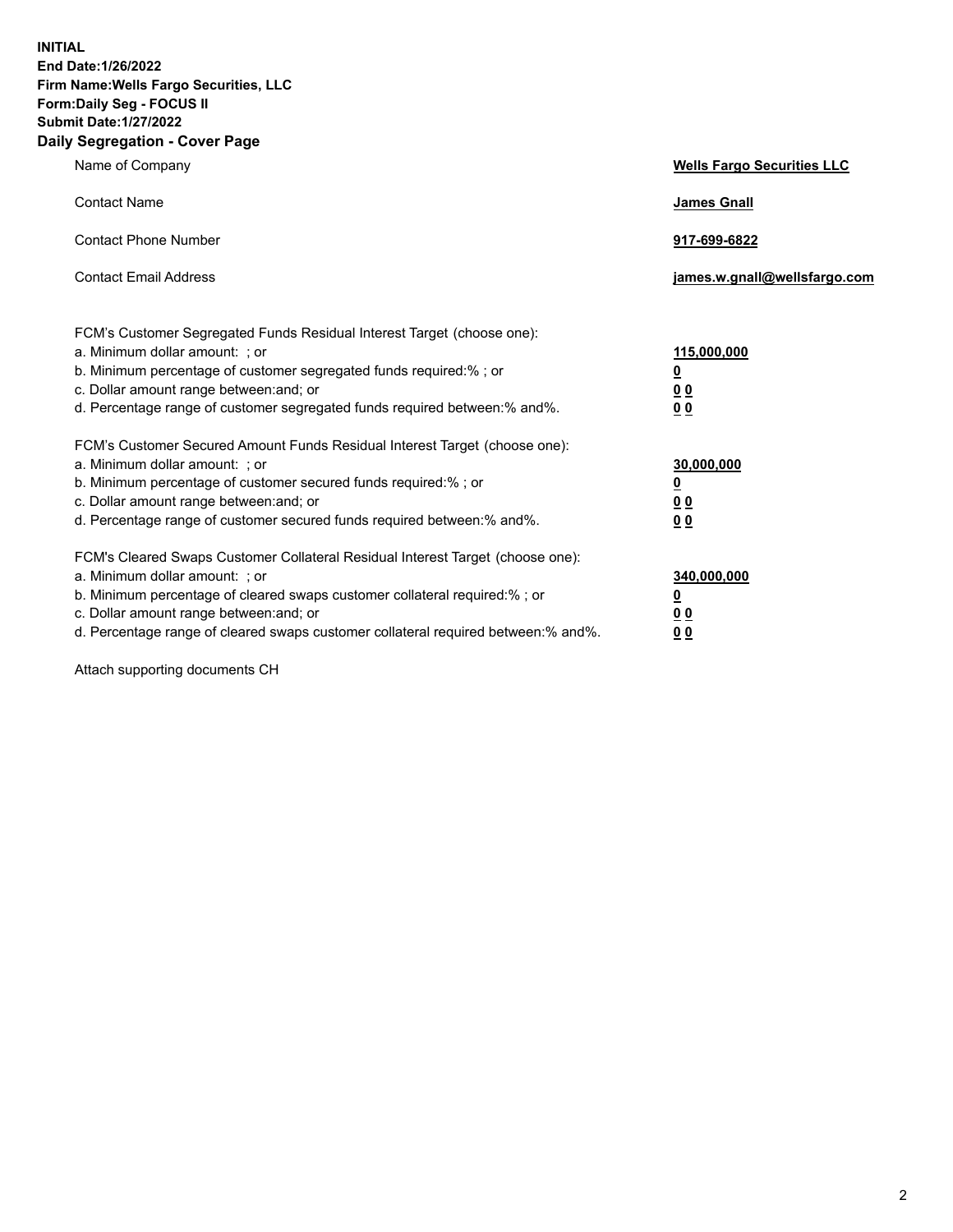**INITIAL End Date:1/26/2022 Firm Name:Wells Fargo Securities, LLC Form:Daily Seg - FOCUS II Submit Date:1/27/2022**

## **Daily Segregation - Secured Amounts**

|    | Foreign Futures and Foreign Options Secured Amounts                                         |                                 |
|----|---------------------------------------------------------------------------------------------|---------------------------------|
|    | Amount required to be set aside pursuant to law, rule or regulation of a foreign            | $0$ [7305]                      |
|    | government or a rule of a self-regulatory organization authorized thereunder                |                                 |
| 1. | Net ledger balance - Foreign Futures and Foreign Option Trading - All Customers             |                                 |
|    | A. Cash                                                                                     | 302,613,502 [7315]              |
|    | B. Securities (at market)                                                                   | 187,977,077 [7317]              |
| 2. | Net unrealized profit (loss) in open futures contracts traded on a foreign board of trade   | 10,382,955 [7325]               |
| 3. | Exchange traded options                                                                     |                                 |
|    | a. Market value of open option contracts purchased on a foreign board of trade              | 3,206 [7335]                    |
|    | b. Market value of open contracts granted (sold) on a foreign board of trade                | $-1,225$ [7337]                 |
| 4. | Net equity (deficit) (add lines 1. 2. and 3.)                                               | 500,975,515 [7345]              |
| 5. | Account liquidating to a deficit and account with a debit balances - gross amount           | 7,557,219 [7351]                |
|    |                                                                                             |                                 |
| 6. | Less: amount offset by customer owned securities                                            | -7,525,638 [7352] 31,581 [7354] |
|    | Amount required to be set aside as the secured amount - Net Liquidating Equity              | 501,007,096 [7355]              |
| 7. | Method (add lines 4 and 5)                                                                  |                                 |
|    | Greater of amount required to be set aside pursuant to foreign jurisdiction (above) or line | 501,007,096 [7360]              |
|    | 6.                                                                                          |                                 |
|    | FUNDS DEPOSITED IN SEPARATE REGULATION 30.7 ACCOUNTS                                        |                                 |
| 1. | Cash in banks                                                                               |                                 |
|    | A. Banks located in the United States                                                       | 140,658,125 [7500]              |
|    | B. Other banks qualified under Regulation 30.7                                              | 58,918,662 [7520] 199,576,787   |
|    |                                                                                             | [7530]                          |
| 2. | Securities                                                                                  |                                 |
|    | A. In safekeeping with banks located in the United States                                   | 147,574,165 [7540]              |
|    | B. In safekeeping with other banks qualified under Regulation 30.7                          | 0 [7560] 147,574,165 [7570]     |
| 3. | Equities with registered futures commission merchants                                       |                                 |
|    | A. Cash                                                                                     | 14,959,233 [7580]               |
|    | <b>B.</b> Securities                                                                        | 50,405,983 [7590]               |
|    | C. Unrealized gain (loss) on open futures contracts                                         | 22,360,974 [7600]               |
|    | D. Value of long option contracts                                                           | 3,206 [7610]                    |
|    | E. Value of short option contracts                                                          | -1,225 [7615] 87,728,171 [7620] |
| 4. | Amounts held by clearing organizations of foreign boards of trade                           |                                 |
|    | A. Cash                                                                                     | $0$ [7640]                      |
|    | <b>B.</b> Securities                                                                        | $0$ [7650]                      |
|    | C. Amount due to (from) clearing organization - daily variation                             | $0$ [7660]                      |
|    | D. Value of long option contracts                                                           | $0$ [7670]                      |
|    | E. Value of short option contracts                                                          | 0 [7675] 0 [7680]               |
| 5. | Amounts held by members of foreign boards of trade                                          |                                 |
|    | A. Cash                                                                                     | 13,165,170 [7700]               |
|    | <b>B.</b> Securities                                                                        | 180,107,239 [7710]              |
|    | C. Unrealized gain (loss) on open futures contracts                                         | -18,487,884 [7720]              |
|    | D. Value of long option contracts                                                           | $0$ [7730]                      |
|    | E. Value of short option contracts                                                          | 0 [7735] 174,784,525 [7740]     |
| 6. | Amounts with other depositories designated by a foreign board of trade                      | 0 [7760]                        |
| 7. | Segregated funds on hand                                                                    | $0$ [7765]                      |
| 8. | Total funds in separate section 30.7 accounts                                               | 609,663,648 [7770]              |
| 9. | Excess (deficiency) Set Aside for Secured Amount (subtract line 7 Secured Statement         | 108,656,552 [7380]              |
|    | Page 1 from Line 8)                                                                         |                                 |
|    |                                                                                             |                                 |

- 10. Management Target Amount for Excess funds in separate section 30.7 accounts **30,000,000** [7780]
- 11. Excess (deficiency) funds in separate 30.7 accounts over (under) Management Target **78,656,552** [7785]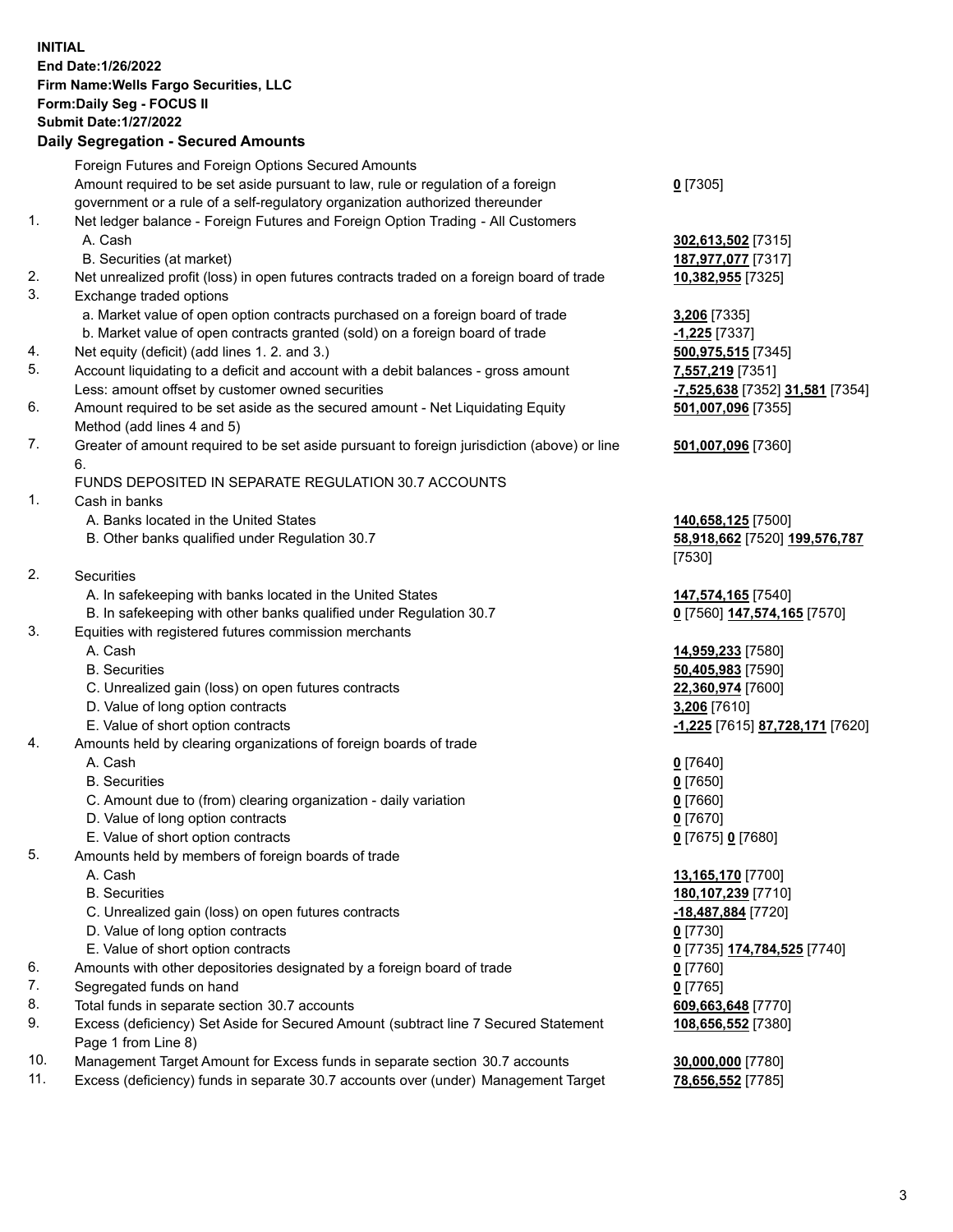**INITIAL End Date:1/26/2022 Firm Name:Wells Fargo Securities, LLC Form:Daily Seg - FOCUS II Submit Date:1/27/2022 Daily Segregation - Segregation Statement** SEGREGATION REQUIREMENTS(Section 4d(2) of the CEAct) 1. Net ledger balance A. Cash **2,950,727,271** [7010] B. Securities (at market) **1,953,708,249** [7020] 2. Net unrealized profit (loss) in open futures contracts traded on a contract market **326,082,104** [7030] 3. Exchange traded options A. Add market value of open option contracts purchased on a contract market **1,274,335,742** [7032] B. Deduct market value of open option contracts granted (sold) on a contract market **-1,225,325,647** [7033] 4. Net equity (deficit) (add lines 1, 2 and 3) **5,279,527,719** [7040] 5. Accounts liquidating to a deficit and accounts with debit balances - gross amount **129,996,634** [7045] Less: amount offset by customer securities **-129,479,495** [7047] **517,139** [7050] 6. Amount required to be segregated (add lines 4 and 5) **5,280,044,858** [7060] FUNDS IN SEGREGATED ACCOUNTS 7. Deposited in segregated funds bank accounts A. Cash **130,852,738** [7070] B. Securities representing investments of customers' funds (at market) **685,329,179** [7080] C. Securities held for particular customers or option customers in lieu of cash (at market) **103,051,835** [7090] 8. Margins on deposit with derivatives clearing organizations of contract markets A. Cash **2,689,509,680** [7100] B. Securities representing investments of customers' funds (at market) **124,537,887** [7110] C. Securities held for particular customers or option customers in lieu of cash (at market) **1,850,656,414** [7120] 9. Net settlement from (to) derivatives clearing organizations of contract markets **98,292,339** [7130] 10. Exchange traded options A. Value of open long option contracts **1,274,335,742** [7132] B. Value of open short option contracts **-1,225,325,647** [7133] 11. Net equities with other FCMs A. Net liquidating equity **0** [7140] B. Securities representing investments of customers' funds (at market) **0** [7160] C. Securities held for particular customers or option customers in lieu of cash (at market) **0** [7170] 12. Segregated funds on hand **0** [7150] 13. Total amount in segregation (add lines 7 through 12) **5,731,240,167** [7180] 14. Excess (deficiency) funds in segregation (subtract line 6 from line 13) **451,195,309** [7190] 15. Management Target Amount for Excess funds in segregation **115,000,000** [7194] 16. Excess (deficiency) funds in segregation over (under) Management Target Amount **336,195,309** [7198]

Excess